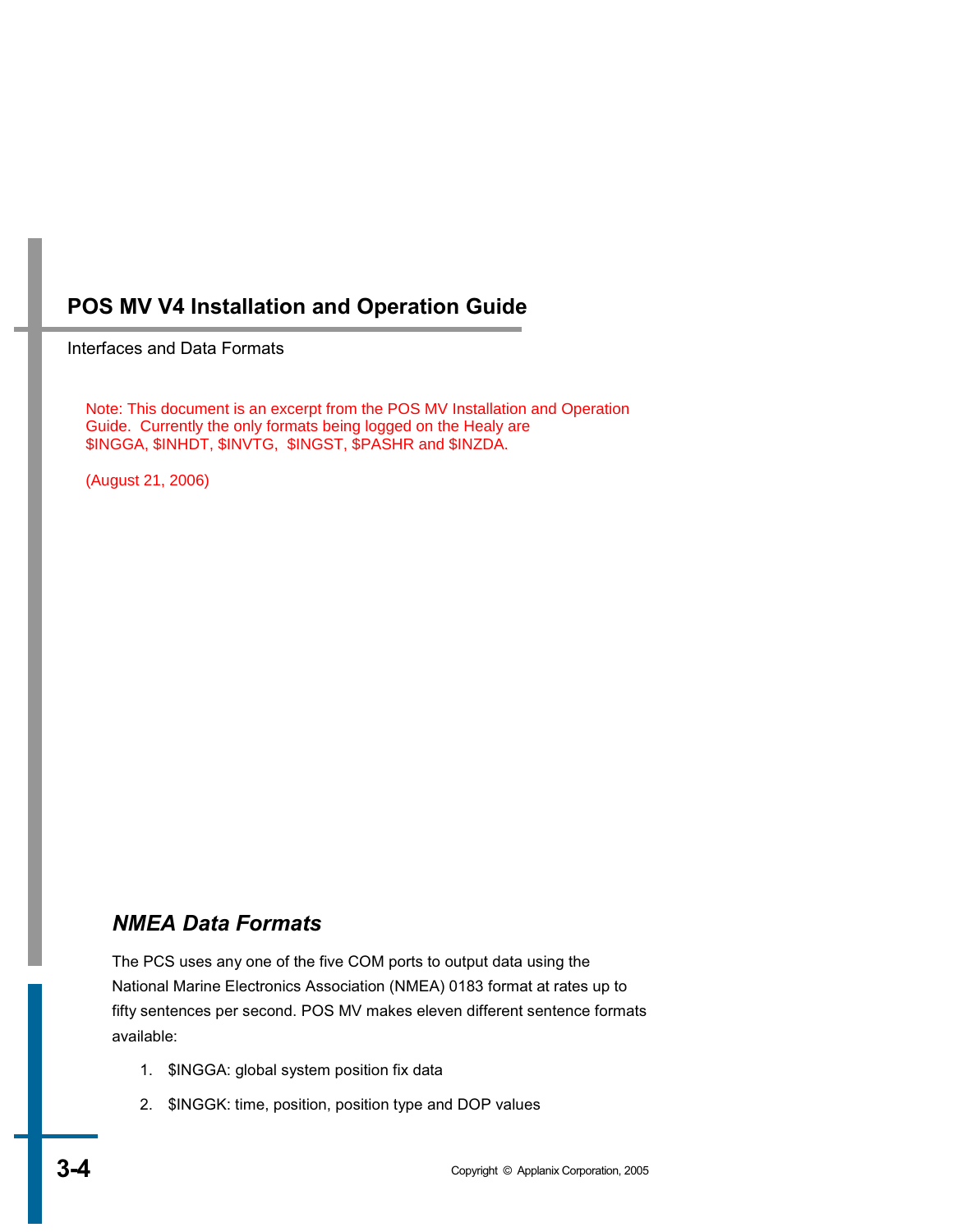Interfaces and Data Formats

- 3. \$INHDT: heading true data
- 4. \$INVTG: course over ground and ground speed data
- 5. \$INGST: GPS pseudorange noise statistics
- 6. a) \$PASHR: attitude data
	- b) \$PASHR-TSS: attitude data (TSS indicates the use of the TSS standard instead of the Tate-Bryant standard, see page 4-19 for a description)
- 7. a) \$PRDID: attitude data
	- b) \$PRDID-TSS: attitude data (TSS indicates the use of the TSS standard instead of the Tate-Bryant standard, see page 4-19 for a description)
- 8. \$INZDA: time and date
- 9. \$UTC: time and date
- 10. \$INPPS: time and offset

Use the MV-POSView Controller program to set the system to output from one to nine of these sentences, as well as to set the output frequency of these sentences.

**Note**: \$PASHR and \$PASHR-TSS are mutually exclusive; as are \$PRDID and \$PRDID-TSS.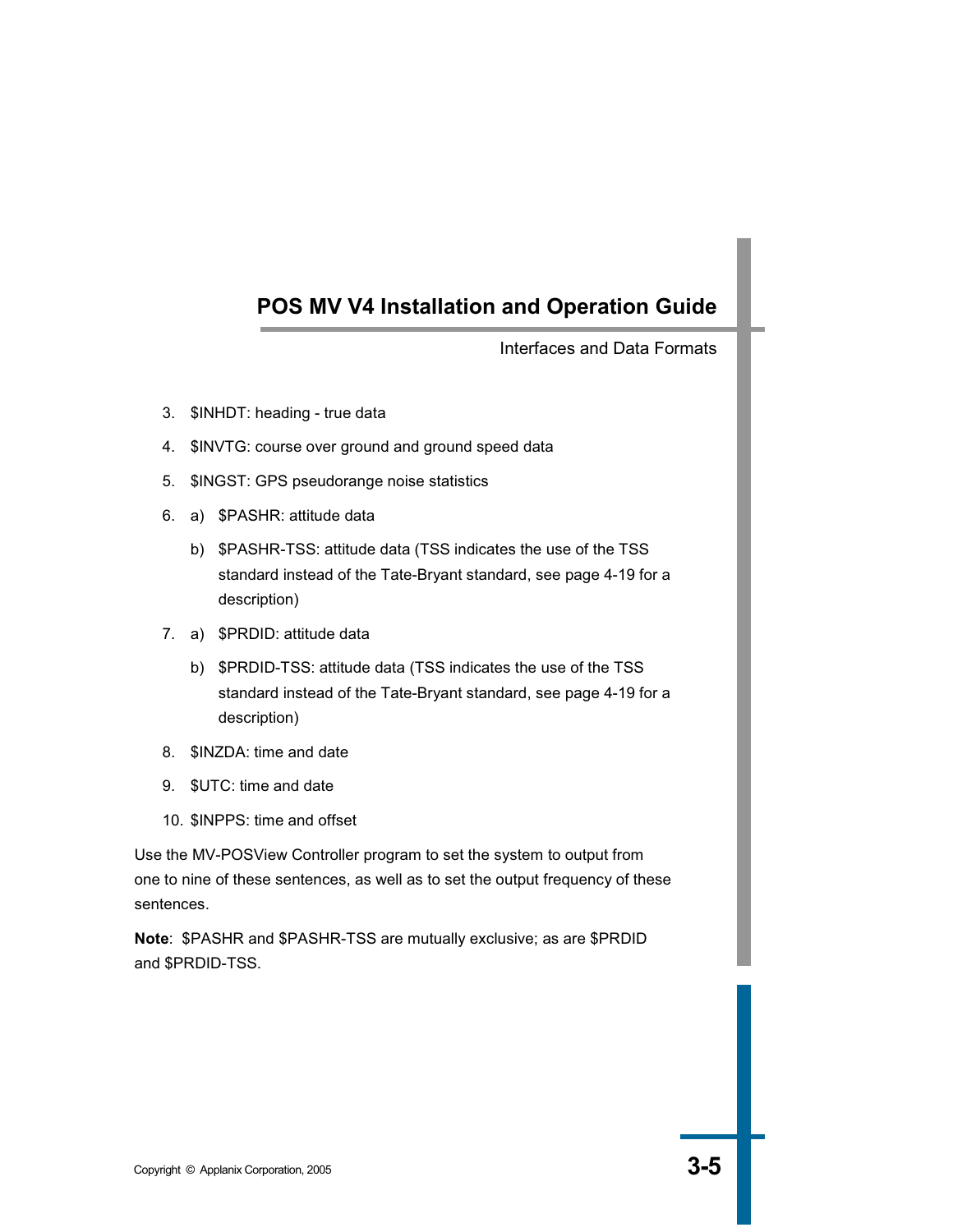## Interfaces and Data Formats

## **NMEA Sentence Formats**

### *1. \$INGGA: Global Positioning Fix Data*

Time and position fix related data. POS MV supplies information using the following American Standard Code for Information Interchange (ASCII) NMEA 0183 sentence format.

\$INGGA,hhmmss.sss,llll.lllll,a,yyyyy.yyyyy,b,t,nn,v.v,xxxxx.xx,M,,,ccc,rrrr\*hh<CRLF>

| Item        | <b>Definition</b>         | Value       | Units (If Applicable)                                                                                                                                            |
|-------------|---------------------------|-------------|------------------------------------------------------------------------------------------------------------------------------------------------------------------|
| \$INGGA     | Header                    | \$INGGA     |                                                                                                                                                                  |
| hhmmss.sss  | UTC time of<br>position   | N/A         | hours minutes seconds decimal<br>seconds<br>2 fixed digits for hours<br>2 fixed digits for minutes<br>2 fixed digits for seconds<br>3 digits for decimal seconds |
| III. IIIII  | Latitude                  | $0$ to $90$ | degrees minutes decimal<br>minutes<br>2 fixed digits for degrees<br>2 fixed digits for minutes<br>5 digits for decimal minutes                                   |
| a           | N (North) or S<br>(South) | N or S      |                                                                                                                                                                  |
| ууууу ууууу | Longitude                 | 0 to 180    | degrees minutes decimal<br>minutes<br>3 fixed digits for degrees<br>2 fixed digits for minutes<br>5 digits for decimal minutes                                   |
| b           | E (East) or W<br>(West)   | $E$ or $W$  |                                                                                                                                                                  |

### **Table 10: \$INGGA Sentence Format**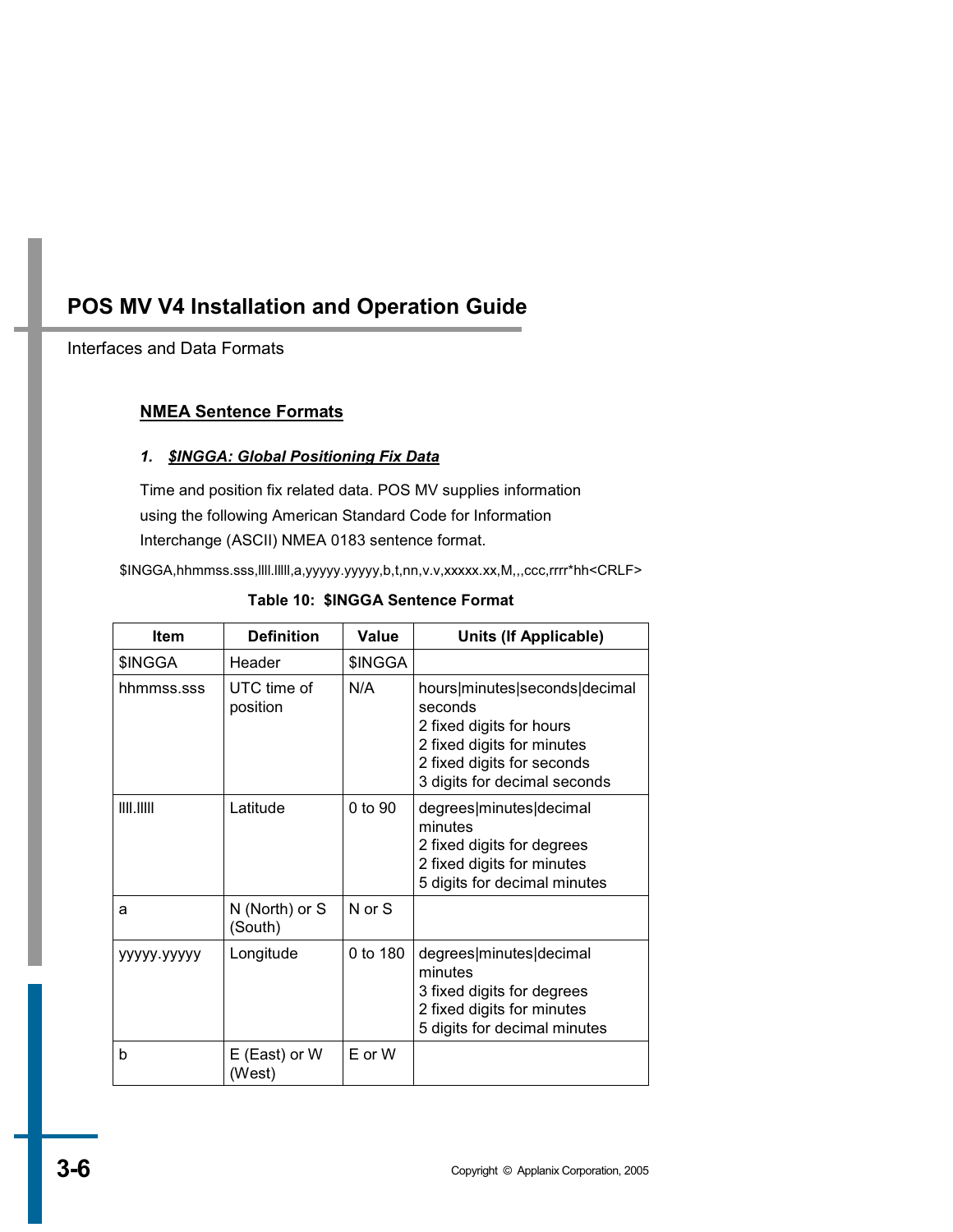Interfaces and Data Formats

\$INGGA,hhmmss.sss,llll.lllll,a,yyyyy.yyyyy,b,t,nn,v.v,xxxxx.xx,M,,,ccc,rrrr\*hh<CRLF>

| Table 10: \$INGGA Sentence Format |  |  |  |
|-----------------------------------|--|--|--|
|-----------------------------------|--|--|--|

| Item     | <b>Definition</b>                                                                                 | <b>Value</b>                                                                                                                                                                                  | <b>Units (If Applicable)</b> |
|----------|---------------------------------------------------------------------------------------------------|-----------------------------------------------------------------------------------------------------------------------------------------------------------------------------------------------|------------------------------|
| t        | <b>GPS</b> quality<br>indicator                                                                   | $0 = fix not available or invalid$<br>1 = C/A standard GPS; fix valid<br>2 = DGPS mode; fix valid<br>3 = GPS PPS mode; fix valid<br>$4 = RTK$ fixed<br>$5 = RTK$ float<br>$6$ = free inertial |                              |
| nn       | Number of<br>satellites used<br>in the fix                                                        | 0 to 32                                                                                                                                                                                       |                              |
| v.v      | Horizontal<br>dilution of<br>precision                                                            |                                                                                                                                                                                               |                              |
| XXXXX.XX | Altitude above<br>or below mean<br>sea level; a<br>negative value<br>indicates below<br>sea level | N/A                                                                                                                                                                                           | metres                       |
| M        | Units of<br>$measure =$<br>metres                                                                 | M                                                                                                                                                                                             |                              |
| Null     | Null                                                                                              |                                                                                                                                                                                               |                              |
| Null     | Null                                                                                              |                                                                                                                                                                                               |                              |
| CCC      | Age of<br>differential<br>corrections in<br>seconds since<br>last RTCM-104<br>message             | 0 to 999                                                                                                                                                                                      | seconds                      |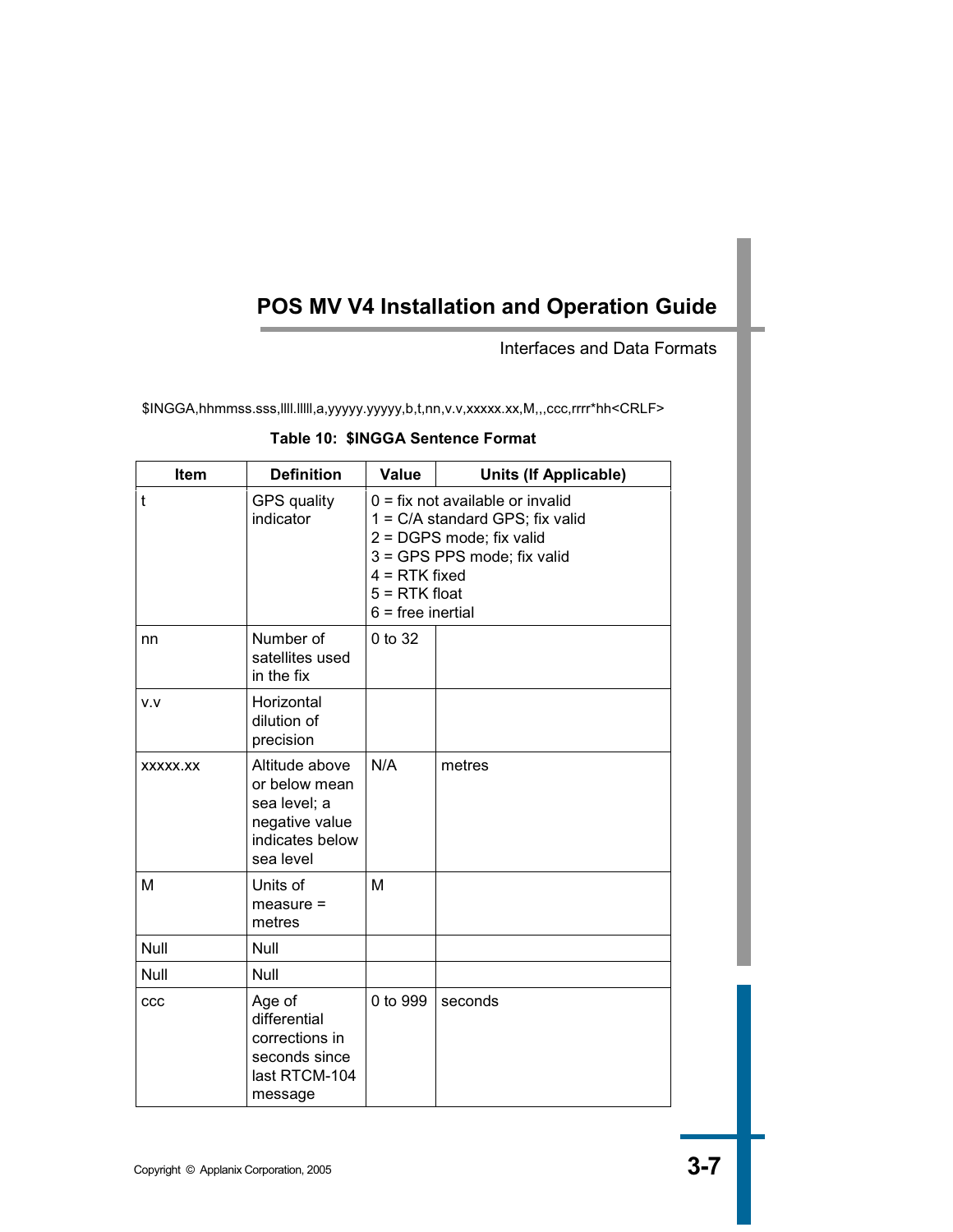## Interfaces and Data Formats

\$INGGA,hhmmss.sss,llll.lllll,a,yyyyy.yyyyy,b,t,nn,v.v,xxxxx.xx,M,,,ccc,rrrr\*hh<CRLF>

|  |  | Table 10: \$INGGA Sentence Format |  |
|--|--|-----------------------------------|--|
|--|--|-----------------------------------|--|

| <b>Item</b>  | <b>Definition</b>                            | Value           | Units (If Applicable) |
|--------------|----------------------------------------------|-----------------|-----------------------|
| rrrr         | <b>DGPS</b><br>reference<br>station identity | 0000 to<br>1023 |                       |
| *hh          | Checksum                                     |                 |                       |
| $<$ CRLF $>$ | Carriage return<br>and line feed             | $<$ CRLF $>$    |                       |

**Note**: Commas separate all items, including null fields. The information is valid at the location of the vessel frame.

### *2. \$INGGK: Time, Position, Position Type and DOP Values*

The message string is shown below.

\$INGGK,hhmmss.ss,mmddyy,llll.llllllll,a,yyyyy.yyyyyyyy,b,t,nn,v.v,x.xxx,M\*hh<CRLF>

**Table 11: \$INGGK Sentence Format** 

| <b>Item</b> | <b>Definition</b>       | <b>Value</b> | Units (If Applicable)                                                                                                                                            |
|-------------|-------------------------|--------------|------------------------------------------------------------------------------------------------------------------------------------------------------------------|
| \$INGGK     | Header                  | \$INGGK      |                                                                                                                                                                  |
| hhmmss.ss   | UTC of<br>position fix  | N/A          | hours minutes seconds decimal<br>seconds<br>2 fixed digits for hours<br>2 fixed digits for minutes<br>2 fixed digits for seconds<br>2 digits for decimal seconds |
| mmddyy      | UTC date of<br>position | N/A          | month day year<br>2 fixed digits for month<br>2 fixed digits for day<br>2 fixed digits for year                                                                  |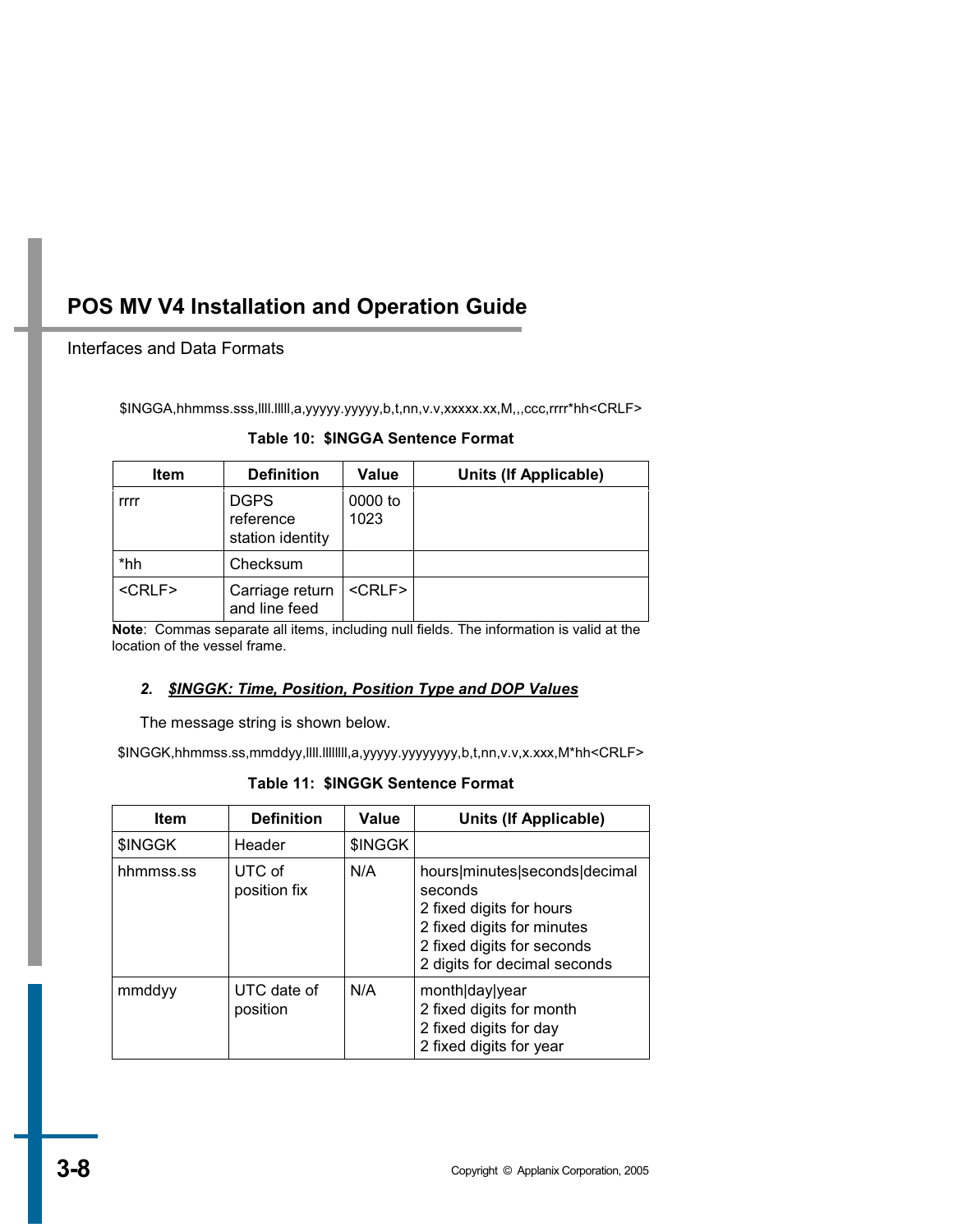Interfaces and Data Formats

\$INGGK,hhmmss.ss,mmddyy,llll.llllllll,a,yyyyy.yyyyyyyy,b,t,nn,v.v,x.xxx,M\*hh<CRLF>

|  | Table 11: \$INGGK Sentence Format |
|--|-----------------------------------|
|--|-----------------------------------|

| <b>Item</b>     | <b>Definition</b>                                                         | Value                                                                                                                                                          | <b>Units (If Applicable)</b>                                                                                                   |
|-----------------|---------------------------------------------------------------------------|----------------------------------------------------------------------------------------------------------------------------------------------------------------|--------------------------------------------------------------------------------------------------------------------------------|
| III. III III II | Latitude                                                                  | 0 to 90                                                                                                                                                        | degrees minutes decimal<br>minutes<br>2 fixed digits for degrees<br>2 fixed digits for minutes<br>8 digits for decimal minutes |
| a               | Direction of<br>latitude                                                  | N or S                                                                                                                                                         |                                                                                                                                |
| ууууу уууууууу  | Longitude                                                                 | 0 to 180                                                                                                                                                       | degrees minutes decimal<br>minutes<br>3 fixed digits for degrees<br>2 fixed digits for minutes<br>8 digits for decimal minutes |
| b               | Direction of<br>longitude                                                 | E or W                                                                                                                                                         |                                                                                                                                |
| $\mathbf{t}$    | <b>GPS</b> quality<br>indicator                                           | $0 = fix not available or invalid$<br>1 = C/A standard GPS; fix valid<br>$2 = RTK$ float<br>$3 = RTK$ fixed<br>4 = DGPS mode; fix valid<br>$5 =$ free inertial |                                                                                                                                |
| nn              | Number of<br>satellites used<br>in GPS<br>solution                        | 0 to 32                                                                                                                                                        |                                                                                                                                |
| V.V             | DOP of fix                                                                |                                                                                                                                                                |                                                                                                                                |
| X.XXX           | Ellipsoid<br>height of fix<br>(vessel height<br>above WGS84<br>ellipsoid) | N/A                                                                                                                                                            | metres decimal metres<br>1 fixed digit for metres<br>3 fixed digits for decimal metres                                         |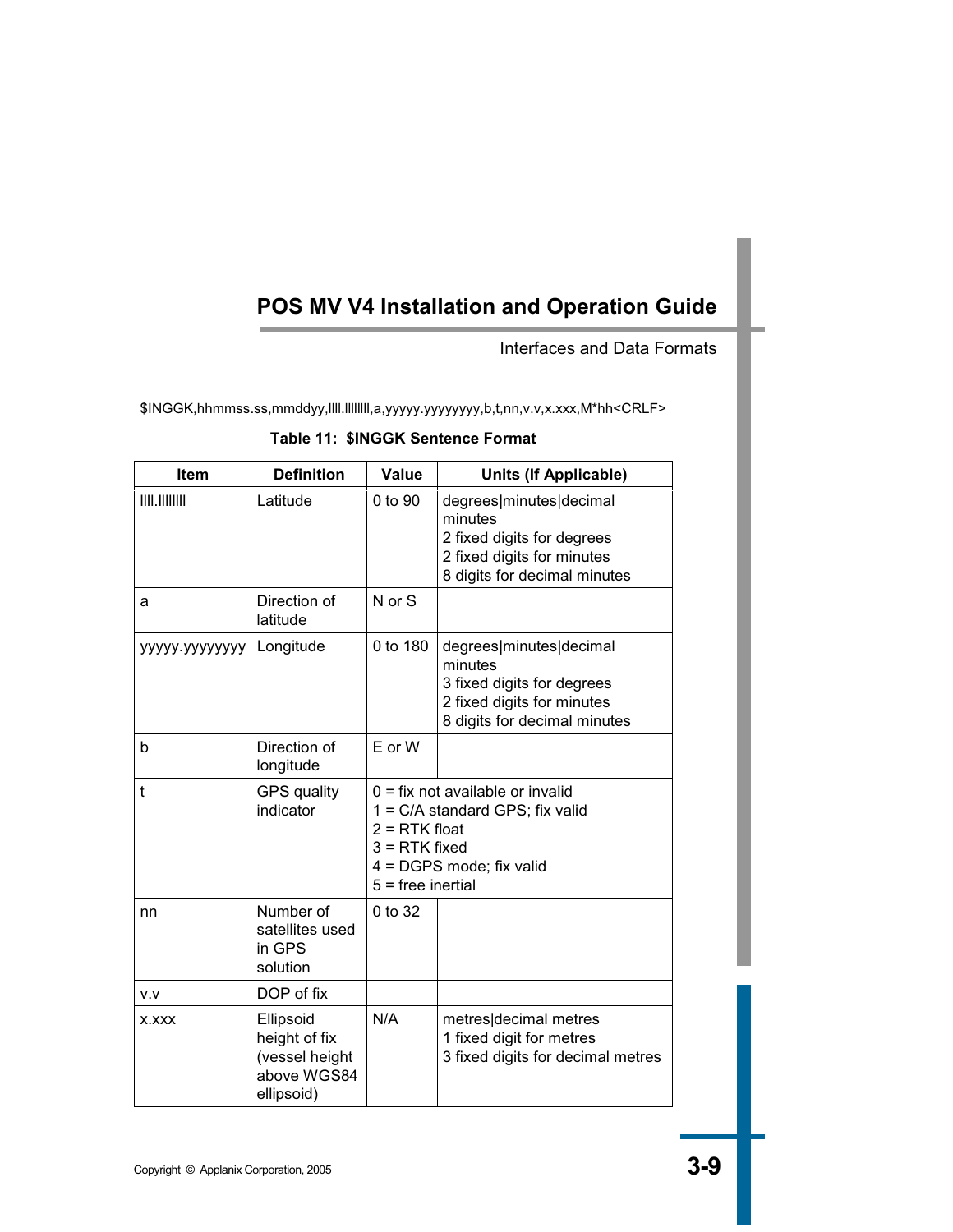### Interfaces and Data Formats

\$INGGK,hhmmss.ss,mmddyy,llll.llllllll,a,yyyyy.yyyyyyyy,b,t,nn,v.v,x.xxx,M\*hh<CRLF>

#### **Table 11: \$INGGK Sentence Format**

| <b>Item</b>   | <b>Definition</b>                   | Value         | Units (If Applicable) |
|---------------|-------------------------------------|---------------|-----------------------|
| М             | Ellipsoid<br>height                 | N/A           | metres                |
| *hh           | Checksum                            |               |                       |
| <crlf></crlf> | Carriage<br>return and line<br>feed | <crlf></crlf> |                       |

### *3. \$INHDT: Heading - True Data*

True vessel heading is in degrees. POS MV supplies information in the following ASCII NMEA 0183 sentence format.

\$INHDT,xxx.x,T\*hh<CRLF>

**Table 12: \$INHDT Sentence Format** 

| <b>Item</b>  | <b>Definition</b>                             | Value          | Units (If Applicable)                                                                |
|--------------|-----------------------------------------------|----------------|--------------------------------------------------------------------------------------|
| \$INHDT      | Header                                        | \$INHDT        |                                                                                      |
| XXX.X        | True vessel<br>heading in the<br>vessel frame | 000.0 to 359.9 | degrees decimal degrees<br>3 fixed digits for degrees<br>1 digit for decimal degrees |
|              | True                                          |                |                                                                                      |
| *hh          | Checksum                                      | N/A            |                                                                                      |
| $<$ CRLF $>$ | Carriage return<br>and line feed              | $<$ CRLF $>$   |                                                                                      |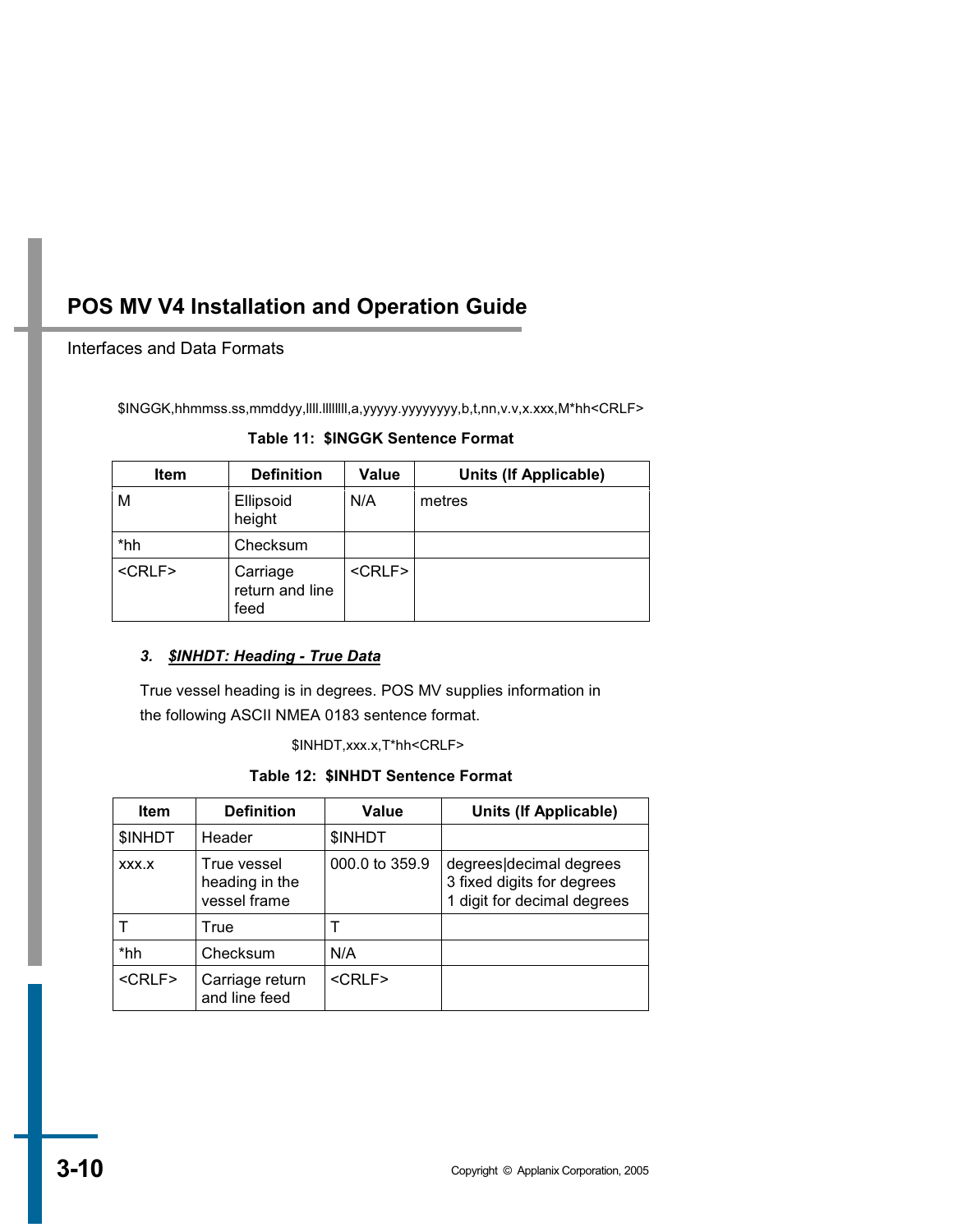Interfaces and Data Formats

## *4. \$INVTG: Course Over Ground and Ground Speed Data*

Actual course and speed relative to the ground. POS MV supplies information in the following ASCII NMEA 0183 sentence format.

\$INVTG,xxx.x,T,,M,n.n,N,k.k,K\*hh<CRLF>

| <b>Item</b>   | <b>Definition</b>                           | Value          | <b>Units (If Applicable)</b>                                                         |
|---------------|---------------------------------------------|----------------|--------------------------------------------------------------------------------------|
| \$INVTG       | Header                                      | \$INVTG        |                                                                                      |
| XXX.X         | True vessel<br>track in the<br>vessel frame | 000.0 to 359.9 | degrees decimal degrees<br>3 fixed digits for degrees<br>1 digit for decimal degrees |
| т             | True                                        | т              |                                                                                      |
| Null          | Not supported                               | null           |                                                                                      |
| М             |                                             | м              |                                                                                      |
| n.n           | Speed in the<br>vessel frame                | N/A            | knots                                                                                |
| N             | Knots                                       | N              |                                                                                      |
| k.k           | Speed in the<br>vessel frame                | N/A            | km/h                                                                                 |
| K             | Kilometres per<br>hour                      | K              |                                                                                      |
| *hh           | Checksum                                    | N/A            |                                                                                      |
| <crlf></crlf> | Carriage return<br>and line feed            | <crlf></crlf>  |                                                                                      |

**Table 13: \$INVTG Sentence Format** 

Note: Commas separate all items, including null fields.

### *5. \$INGST: GPS Pseudorange Noise Statistics*

GPS pseudorange noise statistics indicate the quality of the position solution delivered by the integrated navigation solution. POS MV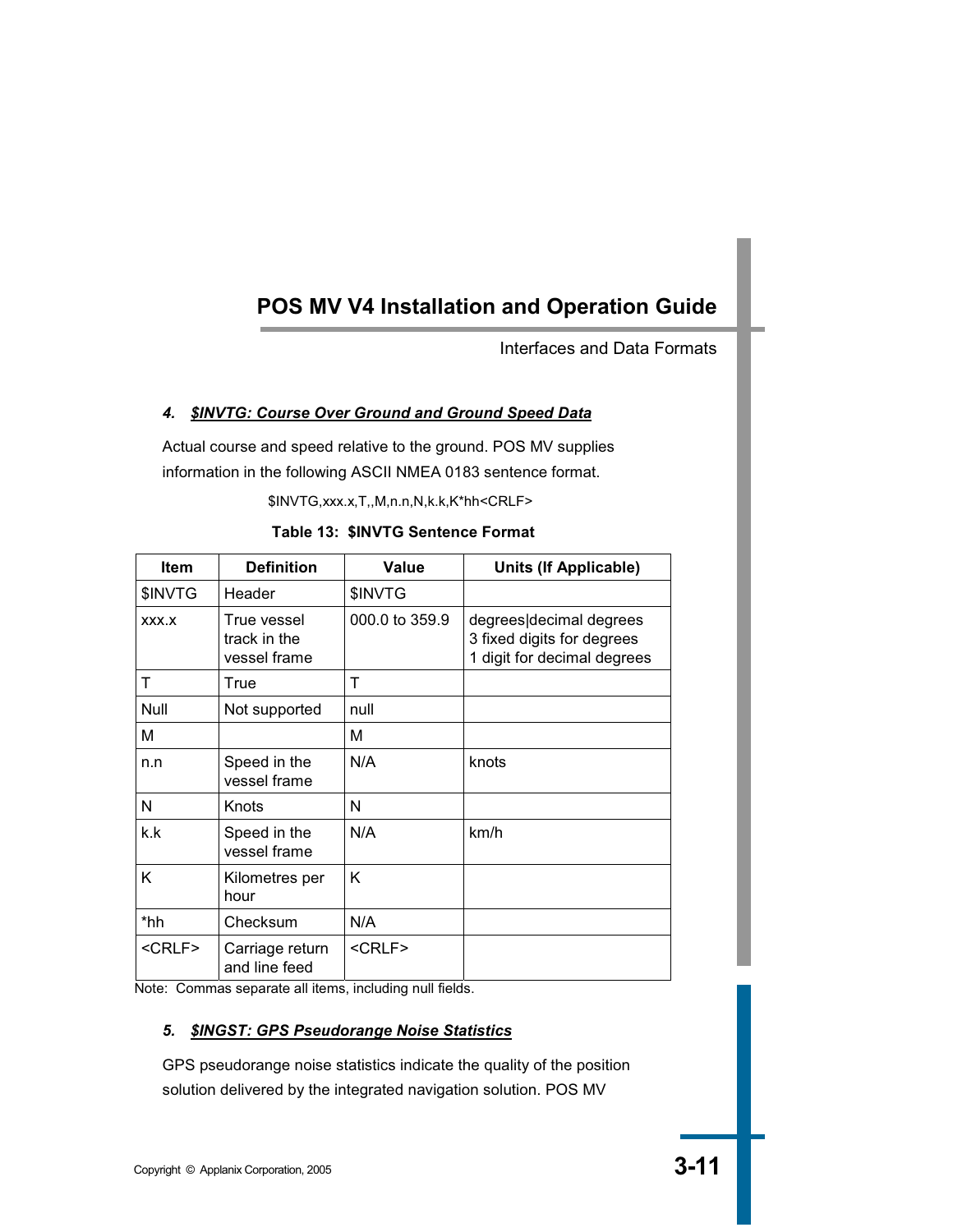### Interfaces and Data Formats

supplies information in the following ASCII NMEA 0183 sentence format.

> \$INGST,hhmmss.sss,,smjr.smjr,smnr.smnr,ooo.o,l.l,y.y,a.a \*hh<CRLF>

|  |  | Table 14: \$INGST Sentence Format |  |
|--|--|-----------------------------------|--|
|--|--|-----------------------------------|--|

| <b>Item</b> | <b>Definition</b>                                               | Value               | <b>Units (If Applicable)</b>                                                                                                                                     |
|-------------|-----------------------------------------------------------------|---------------------|------------------------------------------------------------------------------------------------------------------------------------------------------------------|
| \$INGST     | Header                                                          | \$INGST             |                                                                                                                                                                  |
| hhmmss.sss  | UTC time of<br>position                                         | N/A                 | hours minutes seconds decimal<br>seconds<br>2 fixed digits for hours<br>2 fixed digits for minutes<br>2 fixed digits for seconds<br>3 digits for decimal seconds |
| Null        | Not supported                                                   | null                |                                                                                                                                                                  |
| smjr.smjr   | Standard<br>deviation of<br>semi-major axis<br>of error ellipse | N/A                 | metres                                                                                                                                                           |
| smnr.smnr   | Standard<br>deviation of<br>semi-minor axis<br>of error ellipse | N/A                 | metres                                                                                                                                                           |
| 000.0       | Orientation of<br>semi major axis<br>of error ellipse           | $000.0$ to<br>359.9 | degrees from true north                                                                                                                                          |
| IJ          | Standard<br>deviation of<br>latitude                            | N/A                 | metres                                                                                                                                                           |
| y.y         | Standard<br>deviation of<br>longitude                           | N/A                 | metres                                                                                                                                                           |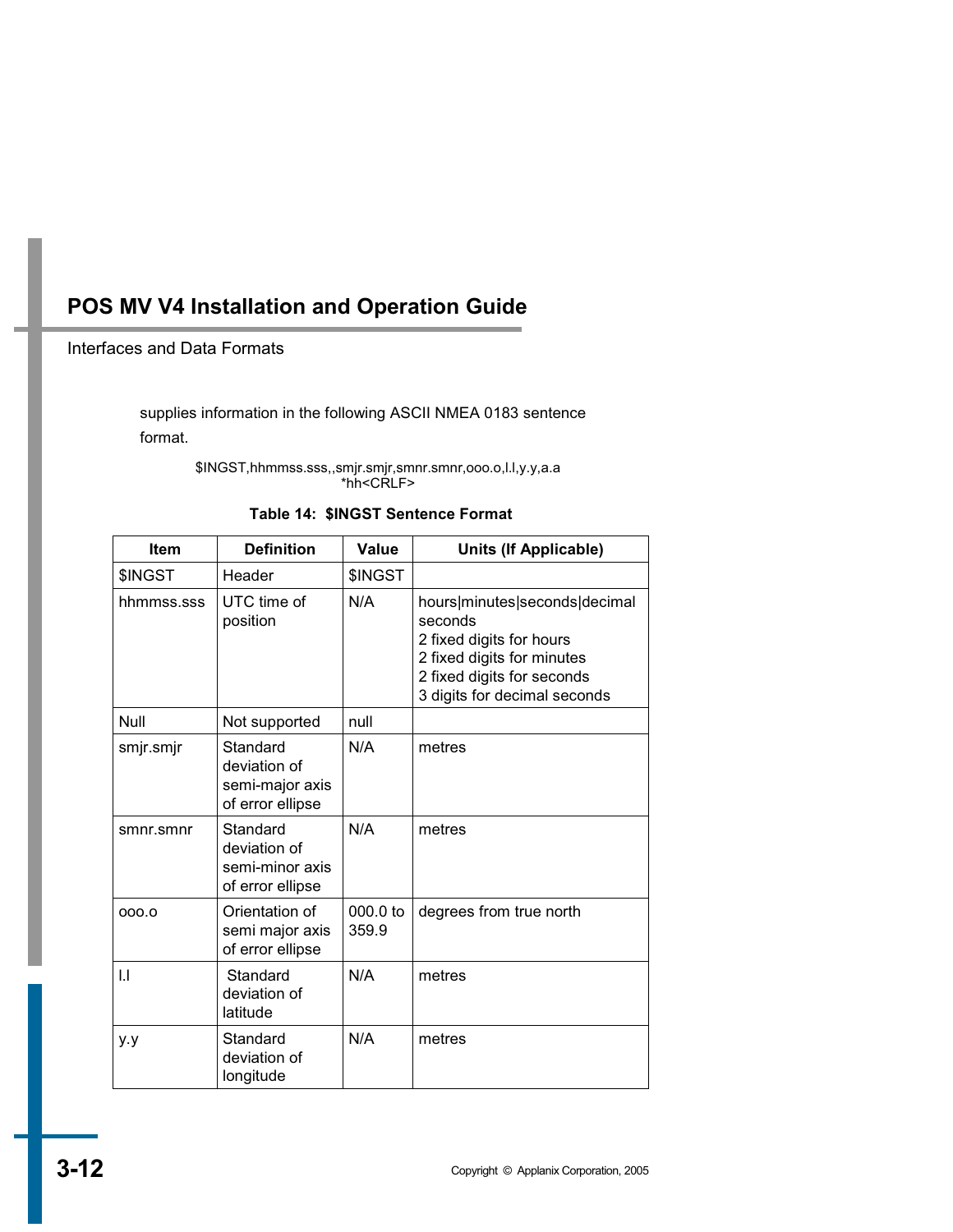Interfaces and Data Formats

\$INGST,hhmmss.sss,,smjr.smjr,smnr.smnr,ooo.o,l.l,y.y,a.a \*hh<CRLF>

|  |  | Table 14: \$INGST Sentence Format |  |
|--|--|-----------------------------------|--|
|--|--|-----------------------------------|--|

| <b>Item</b>  | <b>Definition</b>                    | Value        | Units (If Applicable) |
|--------------|--------------------------------------|--------------|-----------------------|
| a.a          | Standard<br>deviation of<br>altitude | N/A          | metres                |
| *hh          | Checksum                             | N/A          |                       |
| $<$ CRLF $>$ | Carriage return<br>and line feed     | $<$ CRLF $>$ |                       |



**Figure 12: \$INGST Sentence Nomenclature**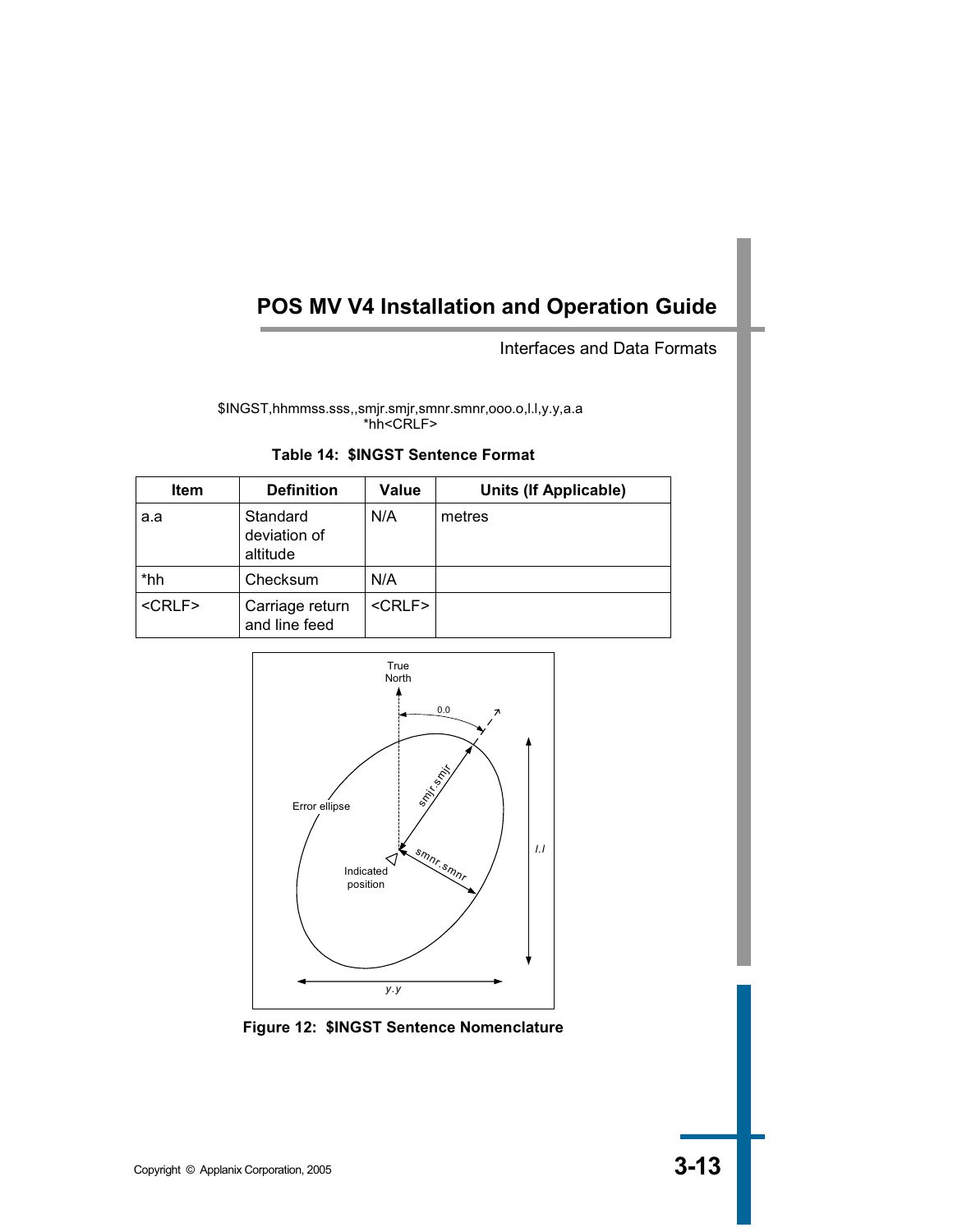Interfaces and Data Formats

### *6. \$PASHR (\$PASHR-TSS): Attitude Data*

POS MV supplies attitude data information in the following ASCII NMEA sentence format.

> \$PASHR,hhmmss.sss,xxx.xx,T,RRR.RR,PPP.PP,HHH.HH, a.aaa,b.bbb,c.ccc,d,e\*hh<CRLF>

| Table 15: \$PASHR Sentence Format |
|-----------------------------------|
|                                   |

| <b>Item</b> | <b>Definition</b>          | Value                     | <b>Units (If Applicable)</b>                                                                                                                                          |
|-------------|----------------------------|---------------------------|-----------------------------------------------------------------------------------------------------------------------------------------------------------------------|
| \$PASHR     | Header                     | \$PASHR                   |                                                                                                                                                                       |
| hhmmss.sss  | UTC time of<br>data string | N/A                       | hours minutes seconds decimal<br>seconds<br>2 fixed digits for hours<br>2 fixed digits for minutes<br>2 fixed digits for seconds<br>٠<br>3 digits for decimal seconds |
| XXX.XX      | True vessel<br>heading     | 0 <sub>to</sub><br>359.99 | degrees                                                                                                                                                               |
| т           | True                       | т                         |                                                                                                                                                                       |
| RRR.RR      | Roll                       | $-90.00$ to<br>$+90.00$   | degrees                                                                                                                                                               |
| PPP PP      | Pitch                      | $-90.00$ to<br>$+90.00$   | degrees                                                                                                                                                               |
| HHH.HH      | Heave                      | $-99.00$ to<br>$+99.00$   | metres                                                                                                                                                                |
| a.aaa       | Accuracy roll              | 0 <sub>to</sub><br>9.999  | degrees                                                                                                                                                               |
| b.bbb       | Accuracy pitch             | 0 <sub>to</sub><br>9.999  | degrees                                                                                                                                                               |
| C.CCC       | Accuracy<br>heading        | 0 to<br>9.999             | degrees                                                                                                                                                               |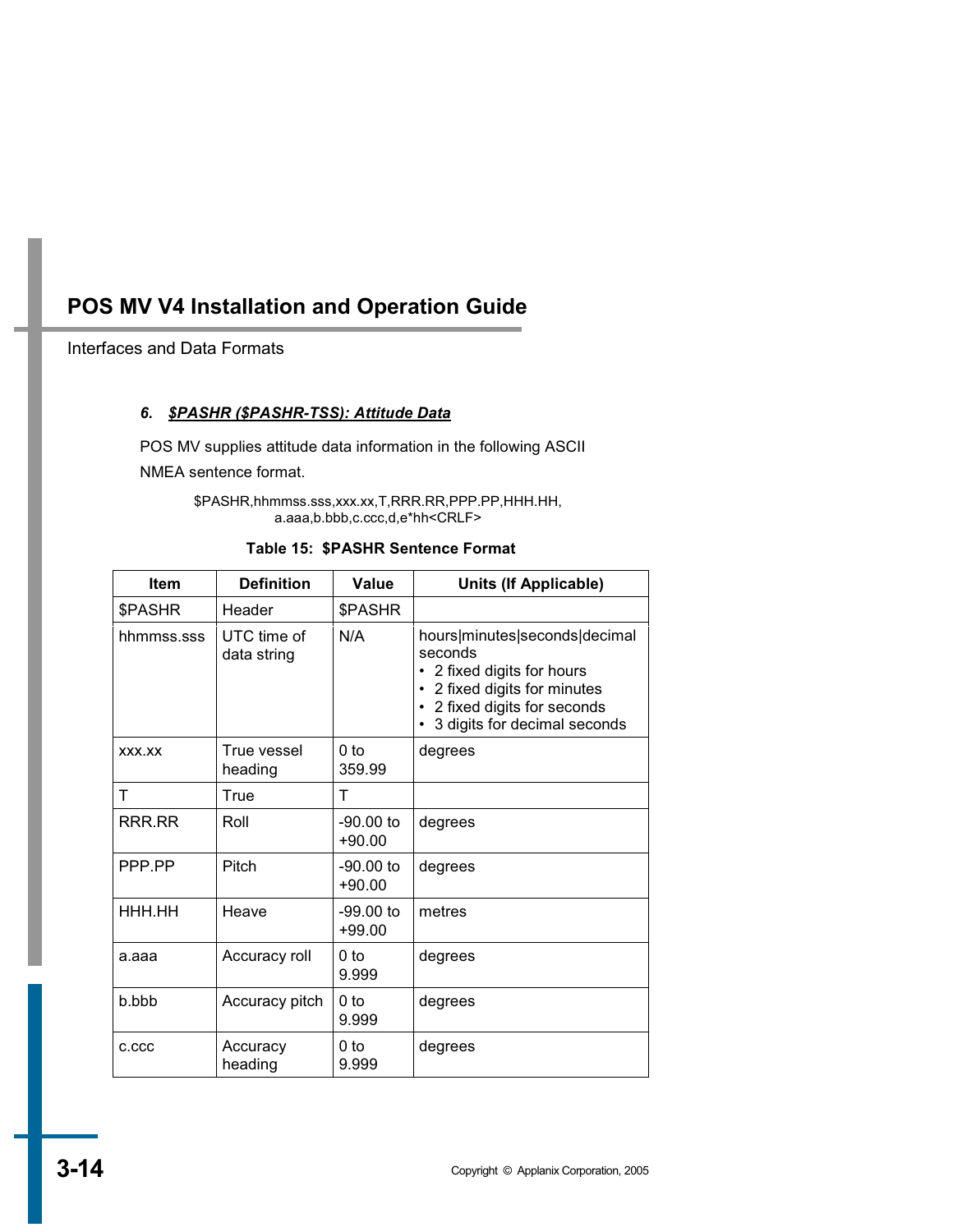### Interfaces and Data Formats

\$PASHR,hhmmss.sss,xxx.xx,T,RRR.RR,PPP.PP,HHH.HH, a.aaa,b.bbb,c.ccc,d,e\*hh<CRLF>

| <b>Item</b>  | <b>Definition</b>                | Value        | <b>Units (If Applicable)</b>                                   |
|--------------|----------------------------------|--------------|----------------------------------------------------------------|
| d            | Flag -<br>accuracy<br>heading    | 0, 1, 2      | $0 = no$ aiding<br>$1 = GPS$ aiding<br>$2 = GPS$ & GAMS aiding |
| е            | Flag - IMU                       | 0, 1         | $0 = IMU$ out<br>$1 =$ satisfactory                            |
| *hh          | Checksum                         | N/A          |                                                                |
| $<$ CRLF $>$ | Carriage return<br>and line feed | $<$ CRLF $>$ |                                                                |

#### **Table 15: \$PASHR Sentence Format**

**Note**: Commas separate all items. Two attitude data strings are available. The strings are identical except for the definition of roll and pitch angles. One string uses Tate-Bryant angles and the other uses TSS angles. Use the MV-POSView Controller program to set the required angle convention. Refer to COM Ports Configuration on page 4-17 for instructions and for a definition of the Tate-Bryant and the TSS formulas. The information is valid in the vessel frame, except for heave, which is valid in the sensor 1 frame.

### *7. \$PRDID (\$PRDID-TSS): Attitude Data*

POS MV supplies attitude data information in the following ASCII NMEA sentence format.

\$PRDID,PPP.PP,RRR.RR,xxx.xx\*hh <CRLF>

#### **Table 16: \$PRDID Sentence Format**

| Item    | <b>Definition</b> | Value                | <b>Units (If Applicable)</b> |
|---------|-------------------|----------------------|------------------------------|
| \$PRDID | Header            | \$PRDID              |                              |
| PPP PP  | Pitch             | $-90.00$ to $+90.00$ | degrees                      |
| RRR.RR  | Roll              | $-90.00$ to $+90.00$ | degrees                      |
| XXX.XX  | Sensor heading    | 0 to 359.99          | degrees                      |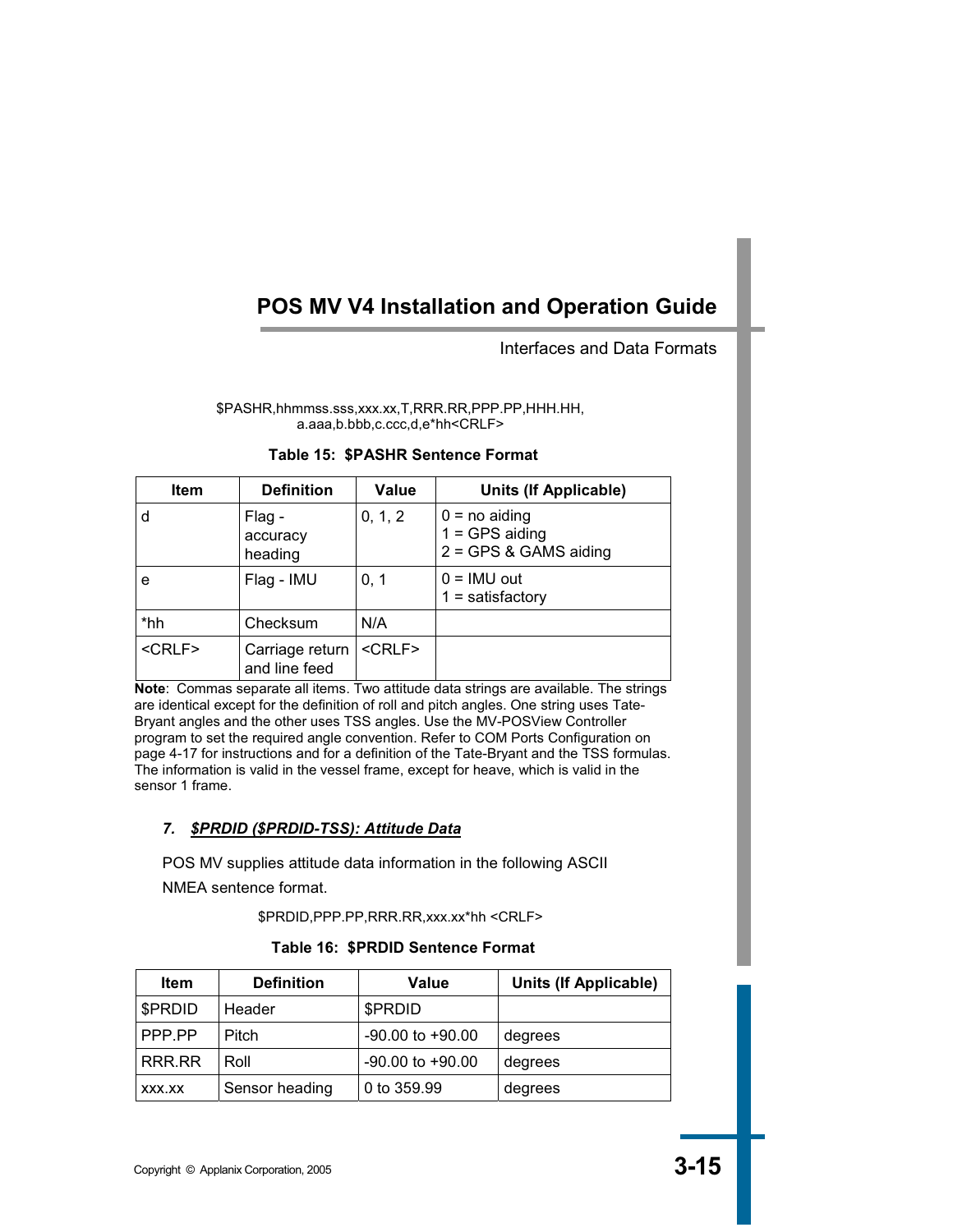### Interfaces and Data Formats

#### \$PRDID,PPP.PP,RRR.RR,xxx.xx\*hh <CRLF>

### **Table 16: \$PRDID Sentence Format**

| Item          | <b>Definition</b>                | Value        | <b>Units (If Applicable)</b> |
|---------------|----------------------------------|--------------|------------------------------|
| *hh           | Checksum                         | N/A          |                              |
| <crlf></crlf> | Carriage return<br>and line feed | $<$ CRLF $>$ |                              |

Note: Commas separate all items. Two attitude data strings are available. The strings are identical except for the definition of roll and pitch angles. One string uses Tate-Bryant angles and the other uses TSS angles. Use the MV-POSView Controller program to set the required angle convention. Refer to COM Ports Configuration on page 4-17 for instructions and for a definition of the Tate-Bryant and the TSS formulas. The information is valid at the sensor 1 location.

## *8. \$INZDA: Time and Date*

POS MV supplies time and date information in the following ASCII NMEA sentence format.

\$INZDA,hhmmss.ssss,DD,MM,YYYY,,\*hh<CRLF>

**Table 17: \$INZDA Sentence Format** 

| <b>Item</b>   | <b>Definition</b> | Value    | <b>Units (If Applicable)</b>                                                                                                                                       |
|---------------|-------------------|----------|--------------------------------------------------------------------------------------------------------------------------------------------------------------------|
| <b>SINZDA</b> | Header            | \$INZDA  |                                                                                                                                                                    |
| hhmmss.ssss   | UTC time          | N/A      | hours minutes seconds decimal<br>seconds<br>• 2 fixed digits for hours<br>2 fixed digits for minutes<br>2 fixed digits for seconds<br>4 digits for decimal seconds |
| DD            | Day of month      | 01 to 31 |                                                                                                                                                                    |
| MМ            | Month of year     | 01 to 12 |                                                                                                                                                                    |
| <b>YYYY</b>   | Year              |          |                                                                                                                                                                    |
| Null          | Null              |          |                                                                                                                                                                    |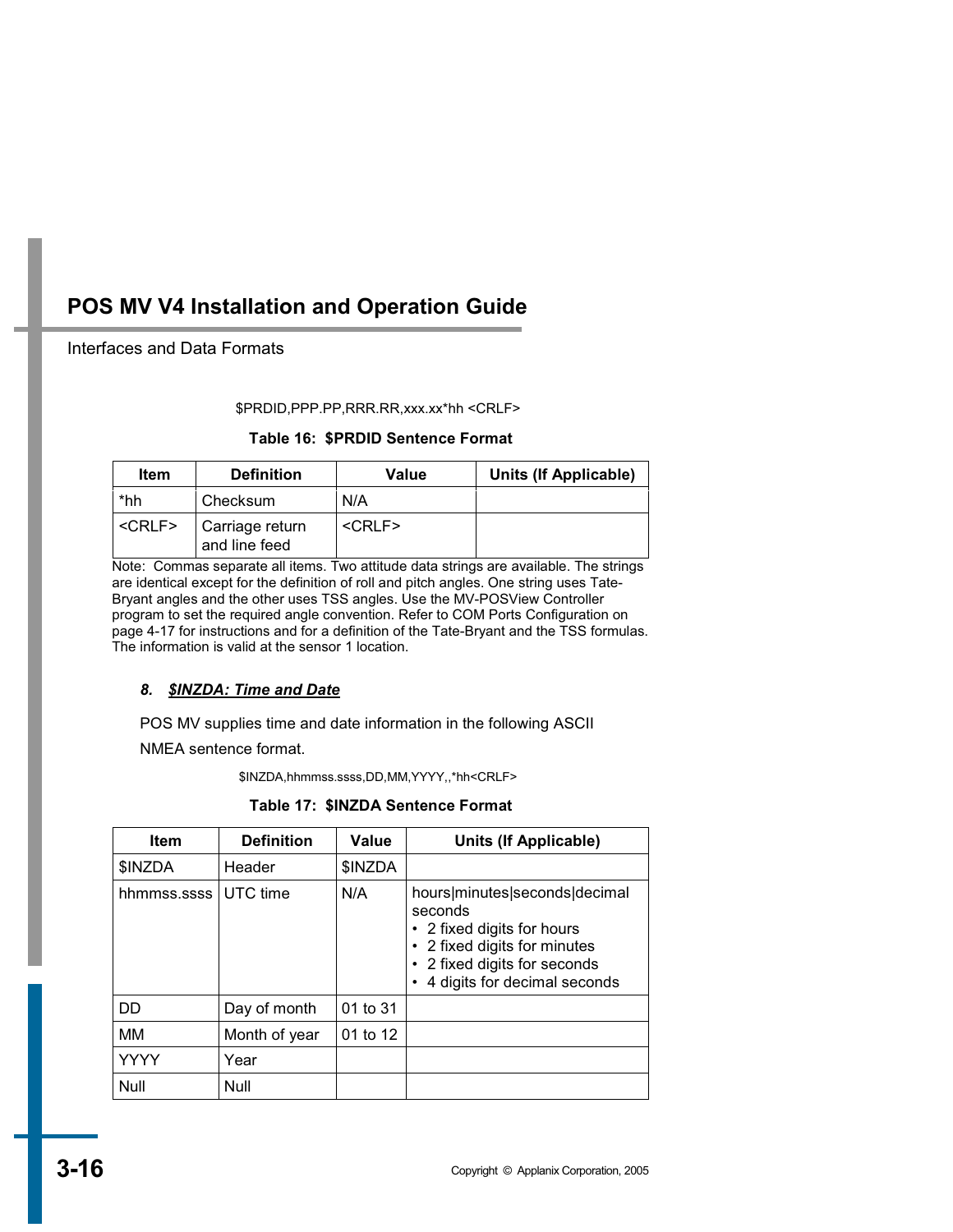Interfaces and Data Formats

\$INZDA,hhmmss.ssss,DD,MM,YYYY,,\*hh<CRLF>

### **Table 17: \$INZDA Sentence Format**

| <b>Item</b>   | <b>Definition</b>                                   | Value | Units (If Applicable) |
|---------------|-----------------------------------------------------|-------|-----------------------|
| Null          | Null                                                |       |                       |
| *hh           | Checksum                                            | N/A   |                       |
| <crlf></crlf> | Carriage return   <crlf>  <br/>and line feed</crlf> |       |                       |

Note: Commas separate all items.

### *9. \$UTC: Time and Date*

POS MV supplies UTC time and date information in the following ASCII NMEA sentence format.

\$UTC,YYYYMMDD,hhmmss.ssss,\*hh<CRLF>

**Table 18: \$UTC Sentence Format** 

| <b>Item</b>  | <b>Definition</b>                   | Value                            | Units (If Applicable)                                                                                                                                                  |
|--------------|-------------------------------------|----------------------------------|------------------------------------------------------------------------------------------------------------------------------------------------------------------------|
| \$UTC        | Header                              | \$UTC                            |                                                                                                                                                                        |
| YYYY         | Year                                |                                  |                                                                                                                                                                        |
| ΜМ           | Month                               | 01 to 12                         |                                                                                                                                                                        |
| DD           | Day                                 | 01 to 31                         |                                                                                                                                                                        |
| hhmmss.ssss  | UTC time                            | 000000.0000<br>to<br>235959.9999 | hours minutes seconds <br>decimal seconds<br>2 fixed digits for hours<br>2 fixed digits for minutes<br>٠<br>2 fixed digits for seconds<br>4 digits for decimal seconds |
| *hh          | Checksum                            | N/A                              |                                                                                                                                                                        |
| $<$ CRLF $>$ | Carriage<br>return and<br>line feed | $<$ CRLF $>$                     |                                                                                                                                                                        |

Note: Commas separate all items.